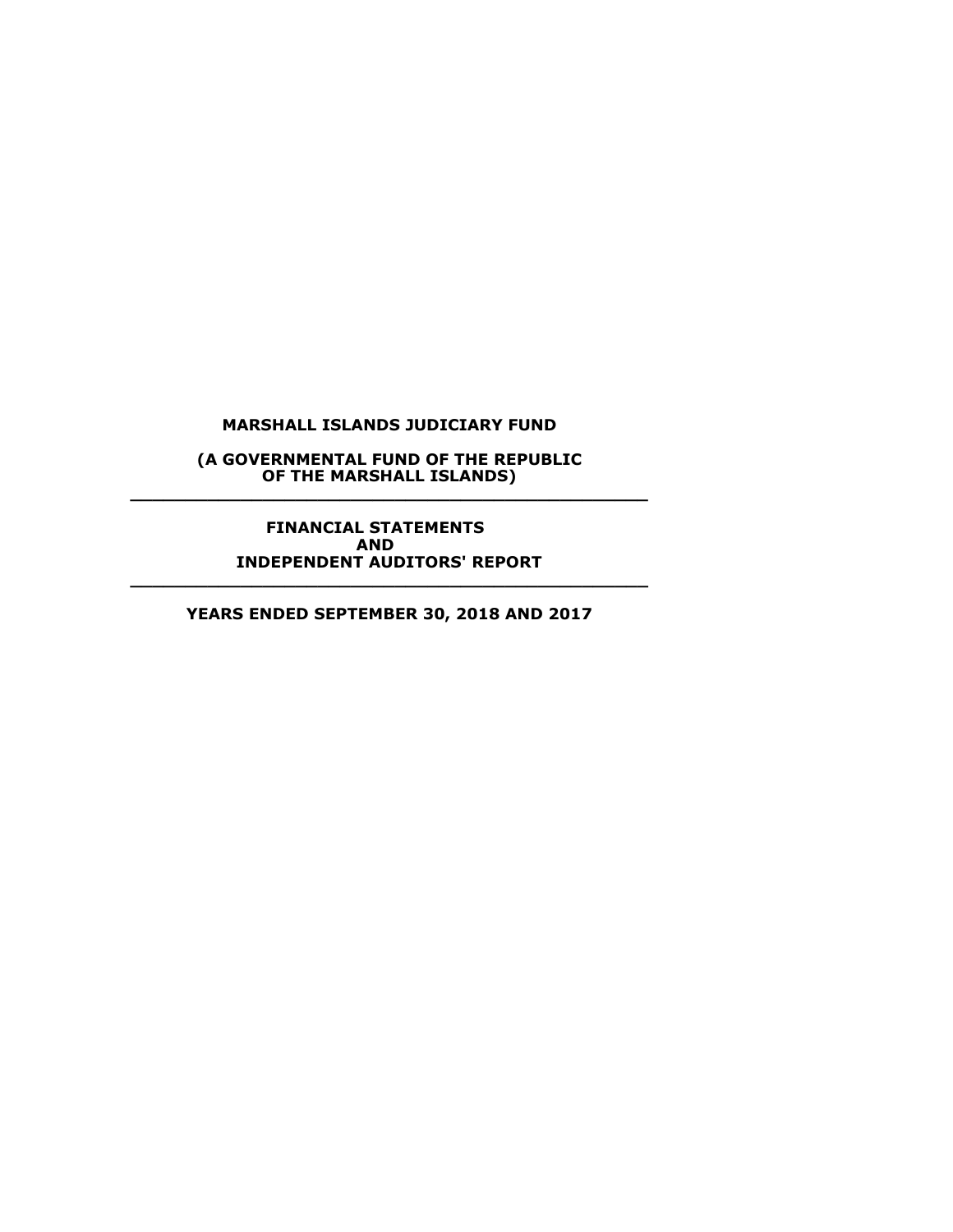Years Ended September 30, 2018 and 2017 Table of Contents

|     |                                                                                                                                                                                                                   | Page No. |
|-----|-------------------------------------------------------------------------------------------------------------------------------------------------------------------------------------------------------------------|----------|
| Ι.  | <b>INDEPENDENT AUDITORS' REPORT</b>                                                                                                                                                                               | 1        |
| П.  | FINANCIAL STATEMENTS:                                                                                                                                                                                             |          |
|     | <b>Balance Sheets</b>                                                                                                                                                                                             | 3        |
|     | Statements of Revenues, Expenditures and Changes in Fund Balance                                                                                                                                                  | 4        |
|     | Notes to Financial Statements                                                                                                                                                                                     | 5        |
| Ш.  | OTHER SUPPLEMENTARY INFORMATION:                                                                                                                                                                                  |          |
|     | <b>Combining Balance Sheet</b>                                                                                                                                                                                    | 11       |
|     | Combining Statement of Revenues, Expenditures and Changes<br>in Fund Balance                                                                                                                                      | 12       |
| IV. | INDEPENDENT AUDITORS' REPORT ON COMPLIANCE WITH<br><b>LAWS AND REGULATIONS</b>                                                                                                                                    |          |
|     | Independent Auditors' Report on Internal Control Over<br>Financial Reporting and on Compliance and Other<br>Matters Based on an Audit of Financial Statements<br>Performed in Accordance With Government Auditing |          |
|     | <b>Standards</b>                                                                                                                                                                                                  | 13       |
|     | Schedule of Findings and Responses                                                                                                                                                                                | 15       |
|     | Unresolved Prior Year Findings                                                                                                                                                                                    | 16       |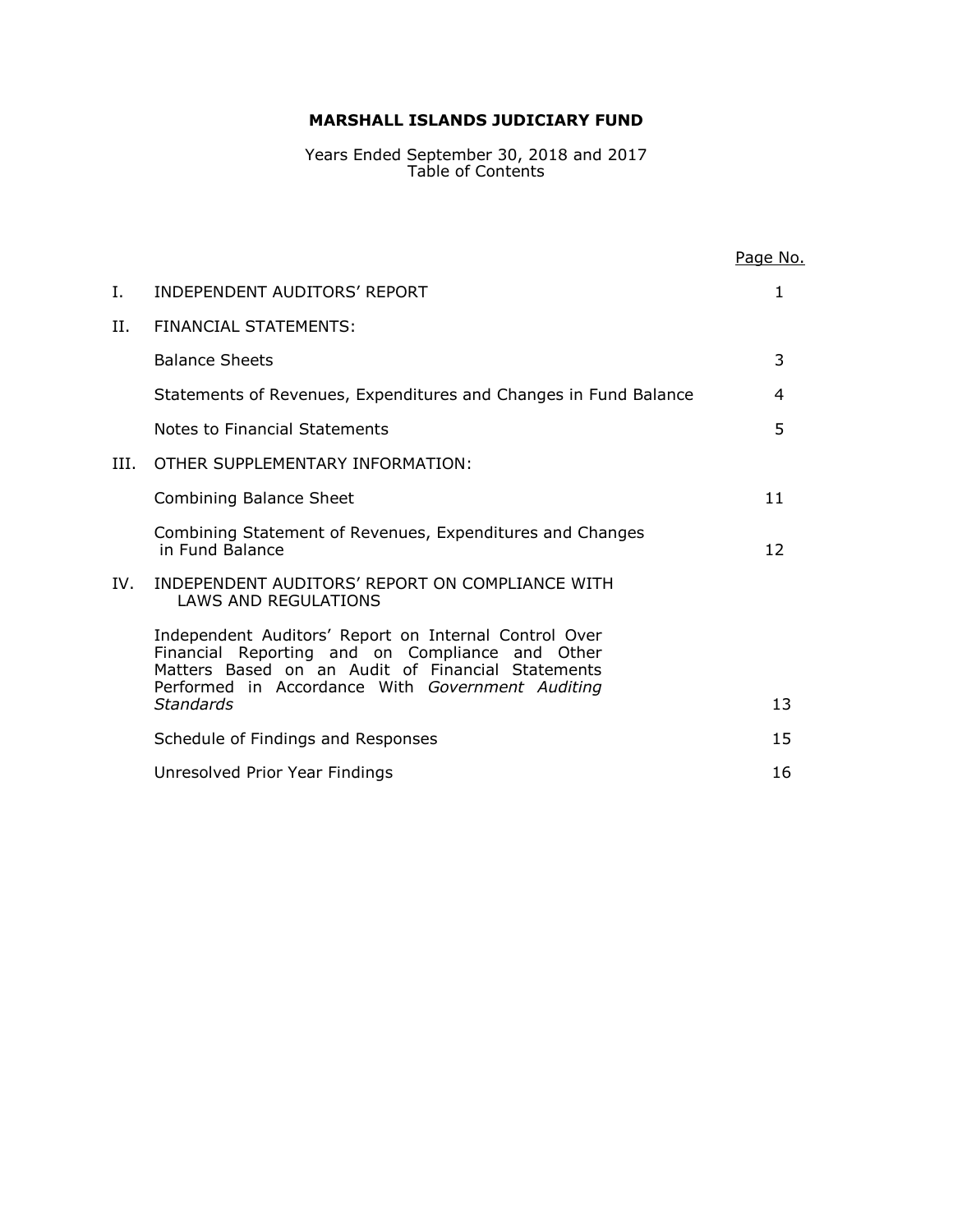Deloitte & Touche LLP 361 South Marine Corps Drive Tamuning, GU 96913 USA

Tel: +1 (671) 646-3884 Fax: +1 (671) 649-4265

www.deloitte.com

# **INDEPENDENT AUDITORS' REPORT**

Honorable Carl B. Ingram Chief Justice of the High Court Republic of the Marshall Islands:

#### **Report on the Financial Statements**

We have audited the accompanying financial statements of the Marshall Islands Judiciary Fund, a governmental fund of the Republic of the Marshall Islands, which comprise the balance sheets as of September 30, 2018 and 2017, and the related statements of revenues, expenditures, and changes in fund balance for the years then ended, and the related notes to the financial statements.

#### *Management's Responsibility for the Financial Statements*

Management is responsible for the preparation and fair presentation of these financial statements in accordance with accounting principles generally accepted in the United States of America; this includes the design, implementation, and maintenance of internal control relevant to the preparation and fair presentation of financial statements that are free from material misstatement, whether due to fraud or error.

#### *Auditors' Responsibility*

Our responsibility is to express an opinion on these financial statements based on our audits. We conducted our audits in accordance with auditing standards generally accepted in the United States of America and the standards applicable to financial audits contained in *Government Auditing Standards,* issued by the Comptroller General of the United States. Those standards require that we plan and perform the audit to obtain reasonable assurance about whether the financial statements are free from material misstatement.

An audit involves performing procedures to obtain audit evidence about the amounts and disclosures in the financial statements. The procedures selected depend on the auditor's judgment, including the assessment of the risks of material misstatement of the financial statements, whether due to fraud or error. In making those risk assessments, the auditor considers internal control relevant to the entity's preparation and fair presentation of the financial statements in order to design audit procedures that are appropriate in the circumstances, but not for the purpose of expressing an opinion on the effectiveness of the entity's internal control. Accordingly, we express no such opinion. An audit also includes evaluating the appropriateness of accounting policies used and the reasonableness of significant accounting estimates made by management, as well as evaluating the overall presentation of the financial statements.

We believe that the audit evidence we have obtained is sufficient and appropriate to provide a basis for our audit opinion.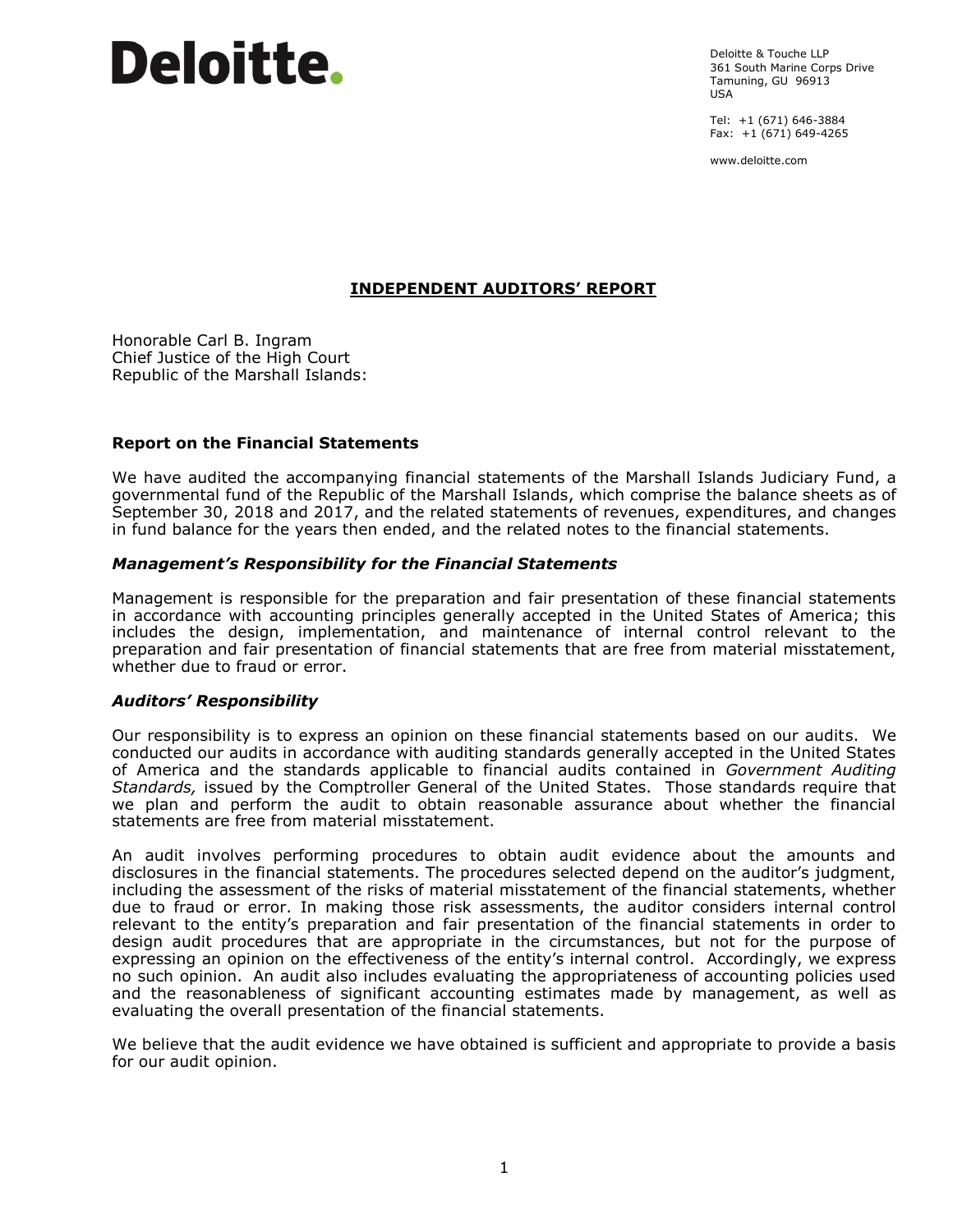# *Opinion*

In our opinion, the financial statements referred to above present fairly, in all material respects, the financial position of the Marshall Islands Judiciary Fund as of September 30, 2018 and 2017, and the results of its operations for the years then ended in accordance with accounting principles generally accepted in the United States of America.

#### *Emphasis-of-Matter*

#### *Reporting Entity*

As discussed in Note 1 to the financial statements, the financial statements referred to above present only the Marshall Islands Judiciary Fund and are not intended to present fairly the financial position and results of operations of the Republic of the Marshall Islands in conformity with accounting principles generally accepted in the United States of America.

#### *Other Matters*

#### *Other Information*

Our audit was conducted for the purpose of forming an opinion on the financial statements as a whole. The Other Supplementary Information, as set forth in Section III of the foregoing table of contents, is presented for purposes of additional analysis and is not a required part of the financial statements. The Other Supplementary Information is the responsibility of management and was derived from and relates directly to the underlying accounting and other records used to prepare the financial statements. Such information has been subjected to the auditing procedures applied in the audit of the financial statements and certain additional procedures, including comparing and reconciling such information directly to the underlying accounting and other records used to prepare the financial statements or to the financial statements themselves, and other additional procedures in accordance with auditing standards generally accepted in the United States of America. In our opinion, the Other Supplementary Information set forth in Section III of the foregoing table of contents is fairly stated, in all material respects, in relation to the financial statements as a whole.

#### **Other Reporting Required by** *Government Auditing Standards*

In accordance with *Government Auditing Standards*, we have also issued our report dated May 14, 2019, on our consideration of the Marshall Islands Judiciary Fund's internal control over financial reporting and on our tests of its compliance with certain provisions of laws, regulations, contracts, and grant agreements and other matters. The purpose of that report is solely to describe the scope of our testing of internal control over financial reporting and compliance and the results of that testing, and not to provide an opinion on the effectiveness of the Marshall Islands Judiciary Fund's internal control over financing reporting or on compliance. That report is an integral part of an audit performed in accordance with *Government Auditing Standards* in considering the Marshall Islands Judiciary Fund's internal control over financial reporting and compliance.

He Wackell

May 14, 2019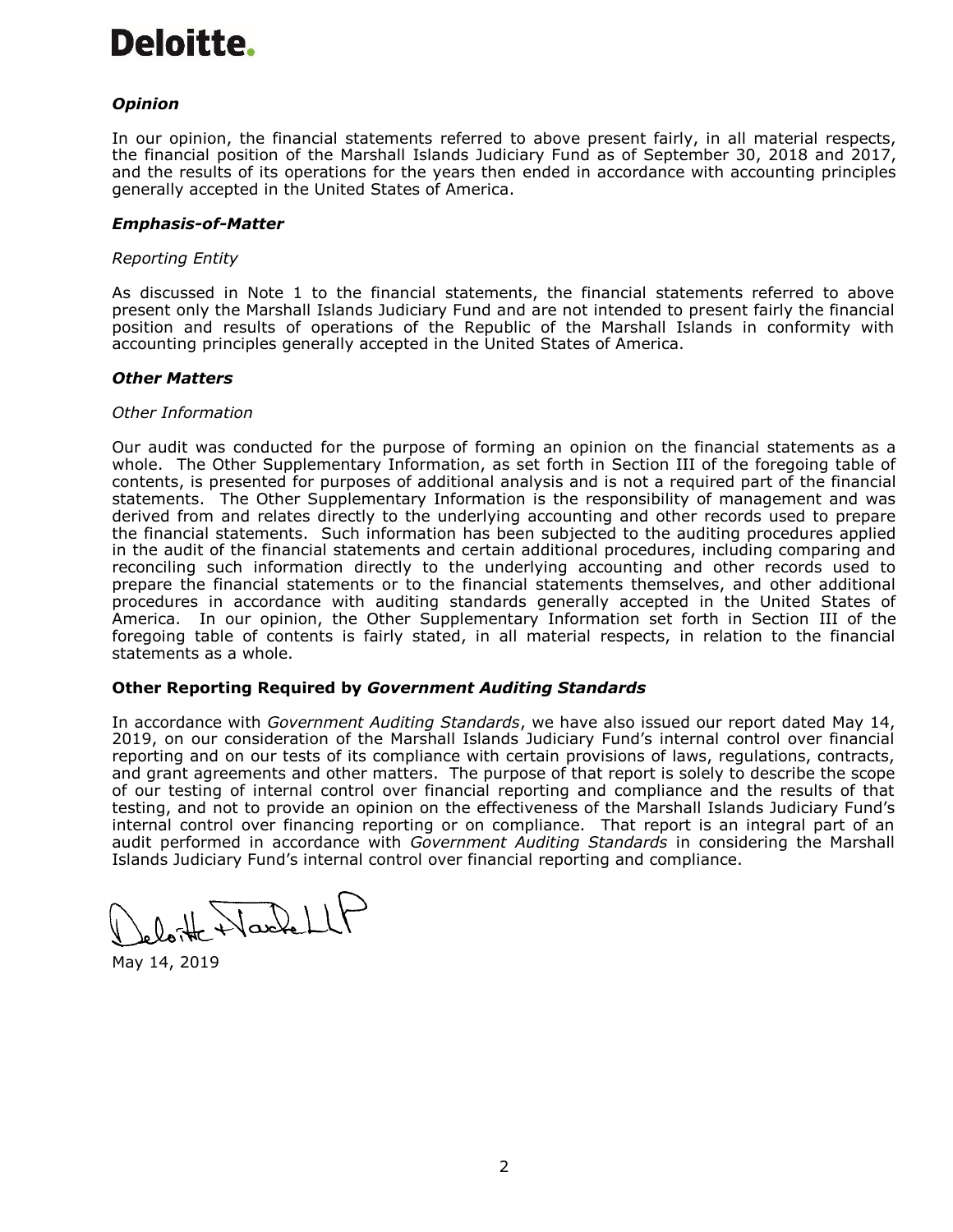# Balance Sheets September 30, 2018 and 2017

|                                                | 2018                      | 2017             |
|------------------------------------------------|---------------------------|------------------|
| <b>ASSETS</b>                                  |                           |                  |
| Cash<br>Accounts receivable                    | \$<br>471,257 \$<br>2,146 | 432,457<br>4,269 |
|                                                | \$<br>473,403 \$          | 436,726          |
| <b>LIABILITIES AND FUND BALANCE</b>            |                           |                  |
| Liabilities:<br>Other liabilities and accruals | \$<br>$925$ \$            | 5,605            |
| Contingency                                    |                           |                  |
| Fund balance:<br>Committed                     | 472,478                   | 431,121          |
| Total liabilities and fund balance             | \$<br>473,403<br>\$       | 436,726          |
|                                                |                           |                  |

See accompanying notes to financial statements.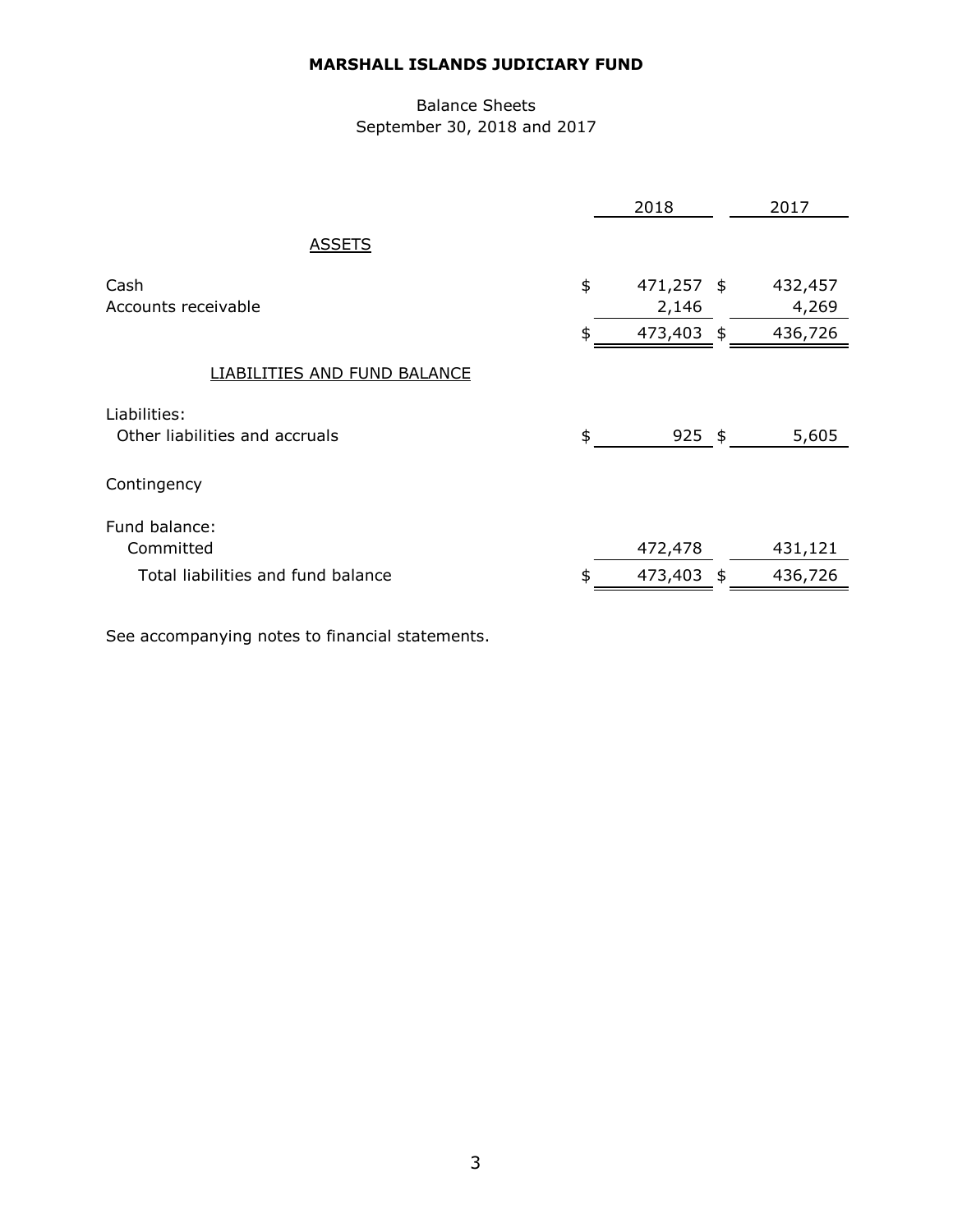# Statements of Revenues, Expenditures, and Changes in Fund Balance Years Ended September 30, 2018 and 2017

|                                           | 2018               | 2017          |
|-------------------------------------------|--------------------|---------------|
| Revenues:                                 |                    |               |
| Nitijela appropriation                    | \$<br>1,006,252 \$ | 950,281       |
| Court fines and fees                      | 129,334            | 95,884        |
| Interest                                  | 2,322              | 1,829         |
| Other                                     | 15,617             | 40,007        |
| Total revenues                            | 1,153,525          | 1,088,001     |
| Expenditures:                             |                    |               |
| Salaries, wages and benefits              | 679,065            | 638,398       |
| Capital outlay                            | 106,021            | 8,069         |
| Leased housing                            | 72,000             | 71,250        |
| Supplies and materials                    | 48,167             | 44,559        |
| Communications                            | 45,244             | 37,873        |
| Travel                                    | 42,473             | 53,578        |
| Professional services                     | 40,774             | 28,515        |
| Utilities                                 | 37,239             | 39,033        |
| POL                                       | 10,802             | 11,110        |
| Repairs and maintenance                   | 6,362              | 8,190         |
| Training                                  | 6,289              | 10,935        |
| Insurance                                 | 5,554              | 1,982         |
| Subscriptions                             | 5,060              | 4,038         |
| Miscellaneous                             | 7,118              | 16,310        |
| Total expenditures                        | 1,112,168          | 973,840       |
| Net change in fund balance                | 41,357             | 114,161       |
| Fund balance at the beginning of the year | 431,121            | 316,960       |
| Fund balance at the end of the year       | \$<br>472,478      | \$<br>431,121 |

See accompanying notes to financial statements.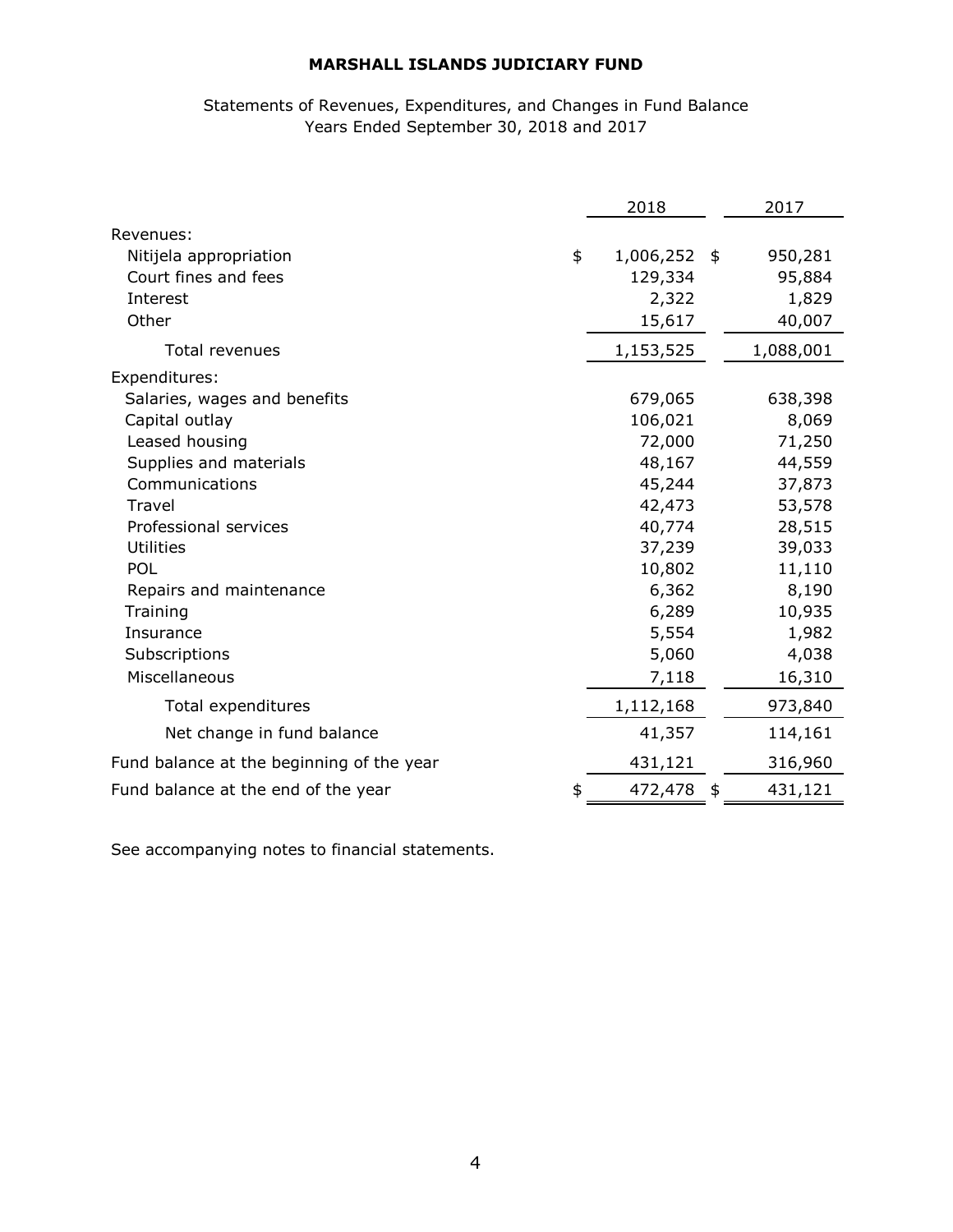Notes to Financial Statements September 30, 2018 and 2017

#### (1) Organization

The Marshall Islands Constitution vests the country's judicial power in an independent judiciary. The Marshall Islands judiciary (the Judiciary) includes the supreme court, high court, traditional rights court, district court, and community courts as well as a judicial service commission and court staff. The Judiciary officially commenced operation on March 3, 1982, assuming judicial functions in the Marshall Islands that had been discharged by the Trust Territory of the Pacific Islands courts.

The Marshall Islands Judiciary Fund (the Judiciary Fund), a governmental fund of the Republic of the Marshall Islands (RepMar), was established pursuant to the Judiciary Fund Act 1989, as amended. The objective of the Judiciary Fund is to establish a more efficient means for administration of funds received by the Judiciary and for related purposes. The Judiciary Fund is primarily funded through operational appropriations from the Nitijela (the RepMar Legislature).

The Chief Justice of the High Court and the Clerk of the Courts acting together are responsible for opening and maintaining bank accounts as is necessary for the efficient operation of the Judiciary and for setting policy, strategy and financial guidelines for the day-to-day operations of the Judiciary.

The accompanying financial statements relate solely to those accounting records maintained by the Judiciary, and do not incorporate any accounts related to any other departments or agencies of RepMar that may be accounted for by RepMar's Treasury. The Judiciary Fund is considered to be a blended component unit (a governmental fund) of RepMar.

#### (2) Summary of Significant Accounting Policies

The accompanying financial statements have been prepared in accordance with accounting principles generally accepted in the United States of America (GAAP) as applied to governmental units. The Governmental Accounting Standards Board (GASB) is the recognized standard-setting body for establishing governmental accounting and financial reporting principles. The more significant of the Judiciary Fund's accounting policies are described below.

#### Measurement Focus and Basis of Accounting

The Judiciary Fund reports its financial position and the results of operations in one governmental fund. A fund is a separate accounting entity with a self-balancing set of accounts. They are concerned only with the measurement of financial position and are not involved with measurement of results of operations. Fund accounting is designed to demonstrate legal compliance and to aid financial management by segregating transactions related to certain government functions or activities. Governmental funds are used to account for all or most of a government's general activities, including the collection and disbursement of earmarked monies (special revenue funds).

Governmental funds are used to account for all or most of a government's general activities, including the collection and disbursement of earmarked monies (special revenue funds). The Judiciary Fund's special revenue fund consists of the following:

i. Operations Fund - This fund was established to account for monies received by the Judiciary Fund for operational purposes appropriated by RepMar as well as general fees, fines or other sums collected by the Court.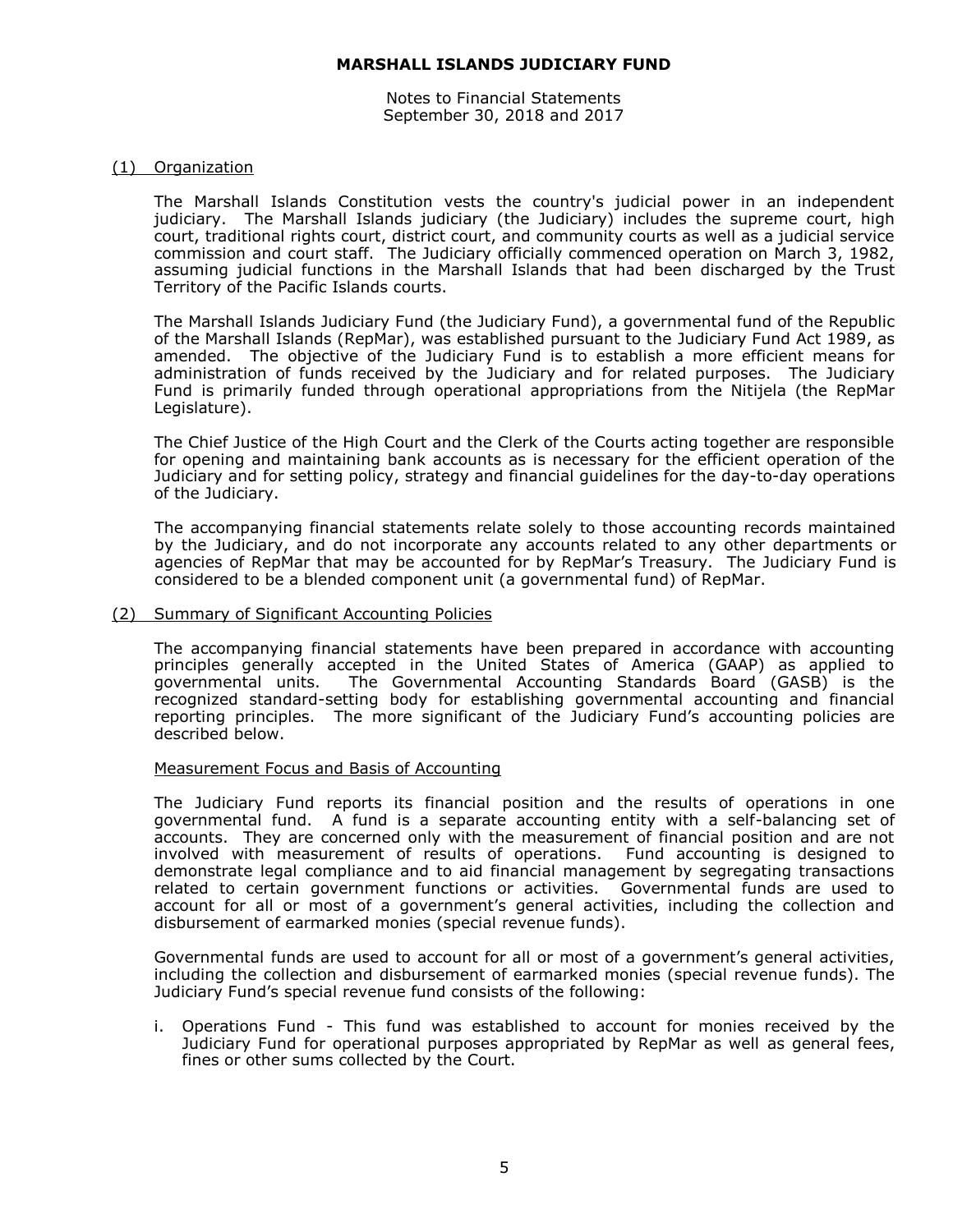Notes to Financial Statements September 30, 2018 and 2017

#### (2) Summary of Significant Accounting Policies, Continued

#### Measurement Focus and Basis of Accounting, Continued

ii. Legal Aid Fund - This fund was established to account for monies received by the Judiciary Fund for the provision of legal aid services to those who cannot afford the cost of legal representation.

No external restrictions are imposed with respect to fund balance amounts recorded by the Legal Aid Fund. Instead, fund balance amounts of the Legal Aid Fund are considered committed for designated purposes internally imposed by the Court.

#### Basis of Presentation

The accounting and financial reporting treatment applied to a fund is determined by its measurement focus. All governmental funds are accounted for using a current financial resources measurement focus. With this measurement focus, only current assets and current liabilities generally are included in the balance sheet. Operating statements of these funds present increases (i.e., revenues and other financing sources) and decreases (i.e., expenditures and other financing uses) in fund balance.

The modified accrual basis of accounting is used by all governmental fund types. Under the modified accrual basis of accounting, revenues are recognized when susceptible to accrual (i.e. when they become both measurable and available). "Measurable" means the amount of the transaction can be determined and "available" means collectible within the current period or soon enough thereafter to be used to pay liabilities of the current period. For this purpose, the Judiciary Fund considers revenues to be available if they are collected within 90 days of the end of the current fiscal period. Expenditures are recorded when the related fund liability is incurred.

#### Budget

An annual appropriated budget has not been formally adopted on a legal basis or a basis consistent with GAAP. Accordingly, a budget to actual presentation is not required or presented.

#### Cash

The deposit and investment policies of the Judiciary Fund are governed by 3 MIRC 7, *Investments of Public Funds*, and 11 MIRC 1, *Financial Management*. Custodial credit risk is the risk that in the event of a bank failure, the Judiciary Fund's deposits may not be returned to it. Such deposits are not covered by depository insurance and are either uncollateralized or collateralized with securities held by the pledging financial institution or held by the pledging financial institution but not in the depositor-government's name. The Judiciary Fund does not have a deposit policy for custodial credit risk.

For purposes of the balance sheets, cash is defined as cash on hand and cash held in demand accounts. As of September 30, 2018 and 2017, the carrying amounts of cash were \$471,257 and \$432,457, respectively, and the corresponding bank balances were \$471,336 and \$432,790, respectively. Of the bank balances, \$5,998 and \$168, respectively, are maintained in a financial institution subject to Federal Deposit Insurance Corporation (FDIC) insurance with the remaining amounts of \$465,338 and \$432,622, respectively, being maintained in a financial institution not subject to depository insurance. As of September 30, 2018 and 2017, bank deposits in the amount of \$5,998 and \$168, respectively, were FDIC insured. The Judiciary Fund does not require collateralization of its cash deposits; therefore, deposit levels in excess of FDIC insurance coverage are uncollateralized. Accordingly, these deposits are exposed to custodial credit risk.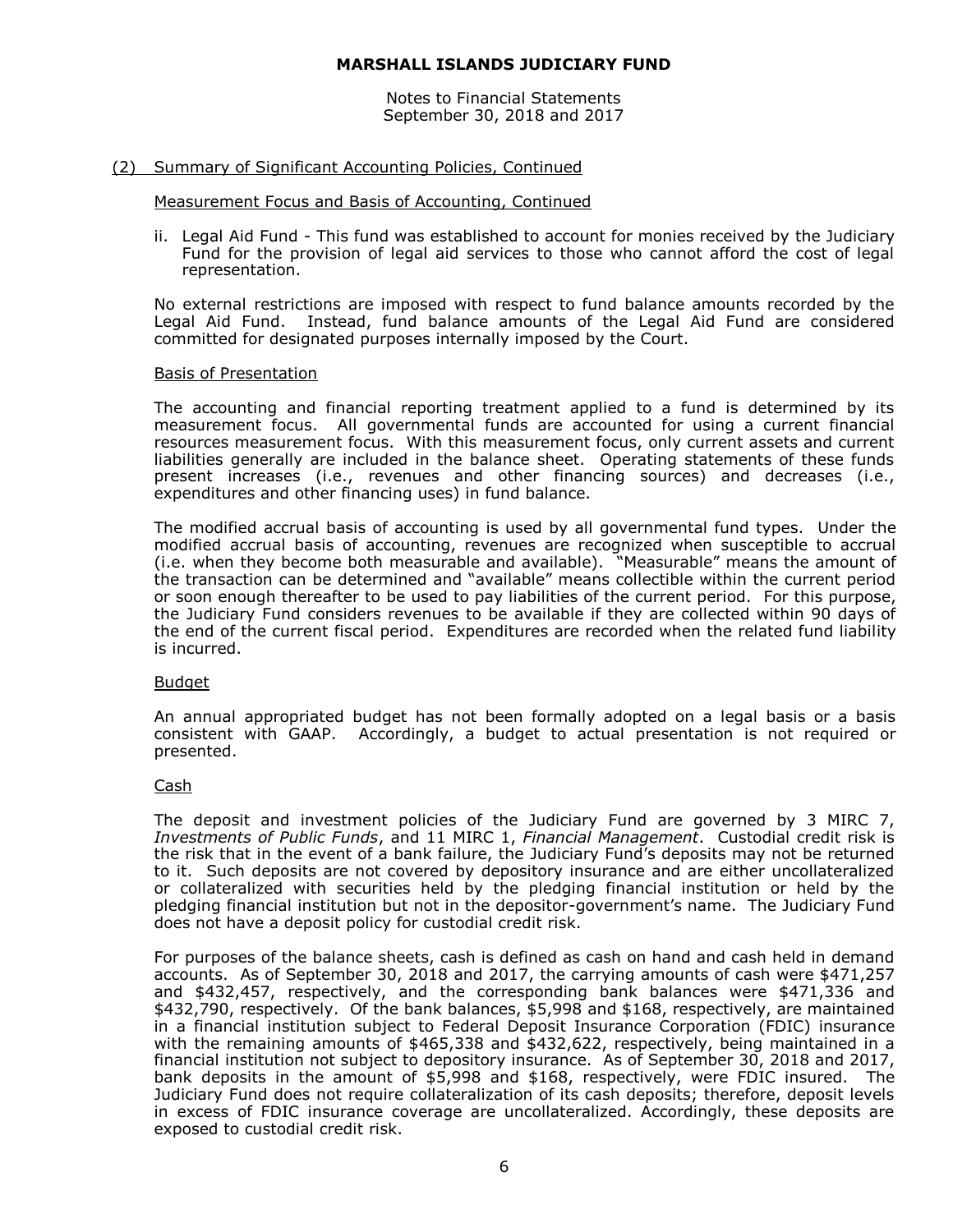Notes to Financial Statements September 30, 2018 and 2017

#### (2) Summary of Significant Accounting Policies, Continued

#### Compensated Absences

The Judiciary Fund recognizes expenditures for annual leave and sick leave when leave is actually taken. Accordingly, unused annual leave and sick leave are not included as an obligation within the balance sheet unless such leave is expected to be liquidated with expendable available financial resources, at which time expenditures and related fund liabilities would be recognized.

#### Fund Balance

Fund balance classifications are based on the extent to which the Judiciary Fund is bound to honor constraints on the specific purposes for which amounts in those funds can be spent and are reported under the following fund balance classifications:

- Non-spendable includes fund balance amounts that cannot be spent either because it is not in spendable form or because of legal or contractual constraints.
- Restricted includes fund balance amounts that are constrained for specific purposes which are externally imposed by providers, such as creditors or amounts constrained due to constitutional provisions or enabling legislation.
- Committed includes fund balance amounts that are constrained for specific purposes that are internally imposed by the government through formal action of the highest level of decision making authority and does not lapse at year-end.
- Assigned includes fund balance amounts that are intended to be used for specific purposes that are neither considered restricted nor committed.
- Unassigned includes negative fund balances in other governmental funds.

Restricted/committed amounts are spent first when both the restricted and unrestricted fund balance are available unless there are legal documents/contracts that prohibit doing this. In addition, committed, then assigned, and lastly unassigned amounts of the unrestricted fund balance are expended in that order.

A formal minimum fund balance policy has not been adopted.

#### Taxes

The Judiciary Fund and related transactions are not subject to any tax, rate, charge, or impost under any other law.

#### Estimates

The preparation of financial statements in conformity with GAAP requires management to make estimates and assumptions that affect the reported amounts of assets and liabilities and disclosure of contingent assets and liabilities at the date of the financial statements and the reported amounts of revenues and expenses during the reporting period. Actual results could differ from those estimates.

#### Reclassifications

Certain balances in the 2017 presentation have been reclassified to conform to the 2018 presentation.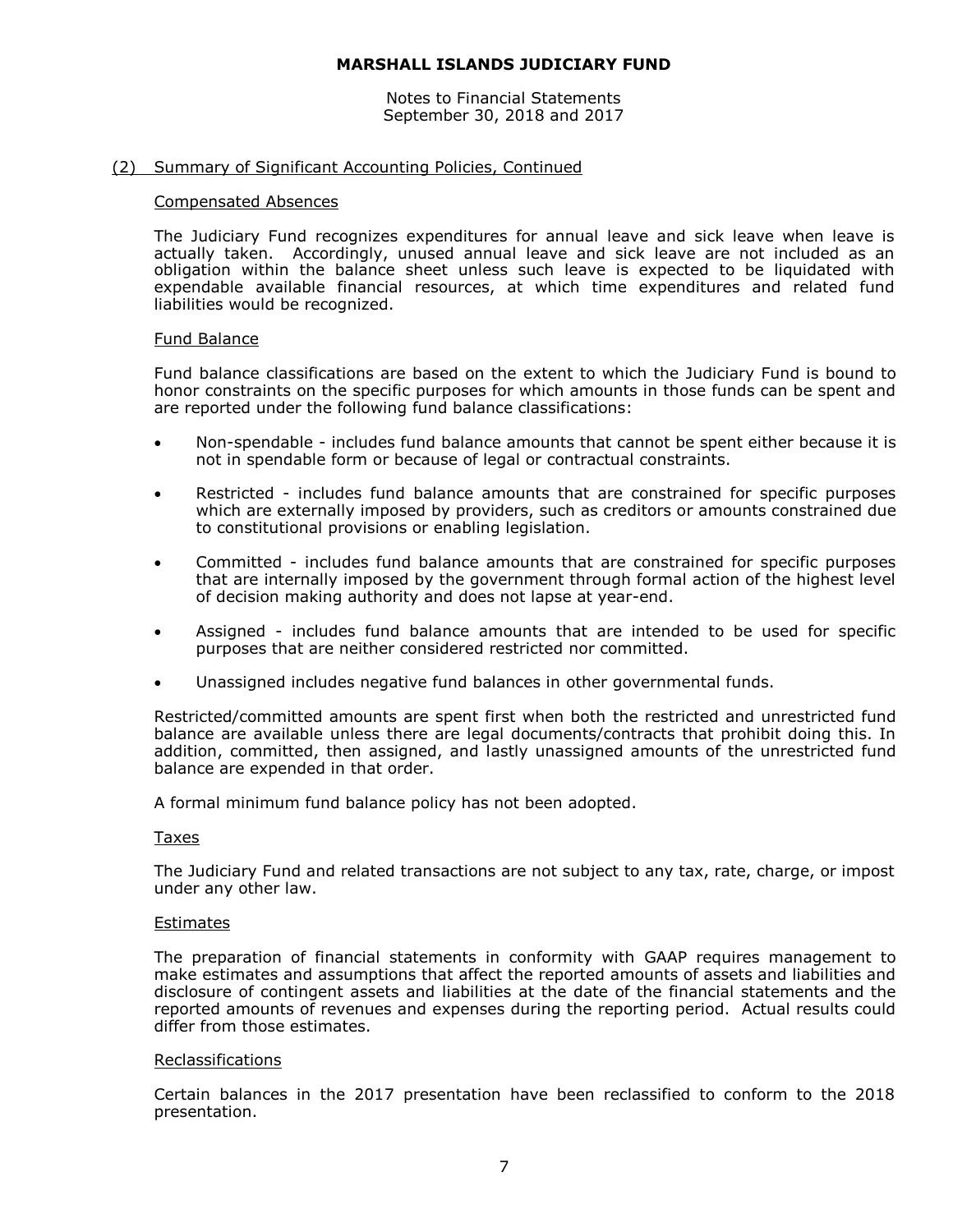Notes to Financial Statements September 30, 2018 and 2017

#### (2) Summary of Significant Accounting Policies, Continued

#### New Accounting Standards

During the year ended September 30, 2018, the Judiciary Fund implemented the following pronouncements:

- GASB Statement No. 75, *Accounting and Financial Reporting for Postemployment Benefits Other Than Pensions*, which replaces the requirements of Statements No. 45, *Accounting and Financial Reporting by Employers for Postemployment Benefits Other Than Pensions, as amended*, and No. 57, *OPEB Measurements by Agent Employers and Agent Multiple-Employer Plans*, and provides guidance on reporting by governments that provide OPEB to their employees and for governments that finance OPEB for employees of other governments.
- GASB Statement No. 81, *Irrevocable Split-Interest Agreements*, which improves accounting and financial reporting for irrevocable split-interest agreements by providing recognition and measurement guidance for situations in which a government is a beneficiary of the agreement.
- GASB Statement No. 85, *Omnibus 2017*, which address practice issues that have been identified during implementation and application of certain GASB Statements including issues related to blending component units, goodwill, fair value measurement and application, and postemployment benefits (pensions and other postemployment benefits).
- GASB issued Statement No. 86, *Certain Debt Extinguishment Issues*, which improves consistency in accounting and financial reporting for in-substance defeasance of debt.

The implementation of these statements did not have a material effect on the accompanying financial statements.

In November 2016, GASB issued Statement No. 83, *Certain Asset Retirement Obligations*, which addresses accounting and financial reporting for certain asset retirement obligations (AROs) associated with the retirement of a tangible capital asset. The provisions in Statement No. 83 are effective for fiscal years beginning after June 15, 2018. Management does not believe that the implementation of this statement will have a material effect on the financial statements.

In January 2017, GASB issued Statement No. 84, *Fiduciary Activities*, which establishes criteria for identifying fiduciary activities of all state and local governments. The provisions in Statement No. 84 are effective for fiscal years beginning after December 15, 2018. Management does not believe that the implementation of this statement will have a material effect on the financial statements.

In June 2017, GASB issued Statement No. 87, *Leases*, which establishes a single model for lease accounting based on the foundational principle that leases are financings of the right to use an underlying asset. The provisions in Statement No. 87 are effective for fiscal years beginning after December 15, 2019. Management has yet to determine whether the implementation of this statement will have a material effect on the financial statements.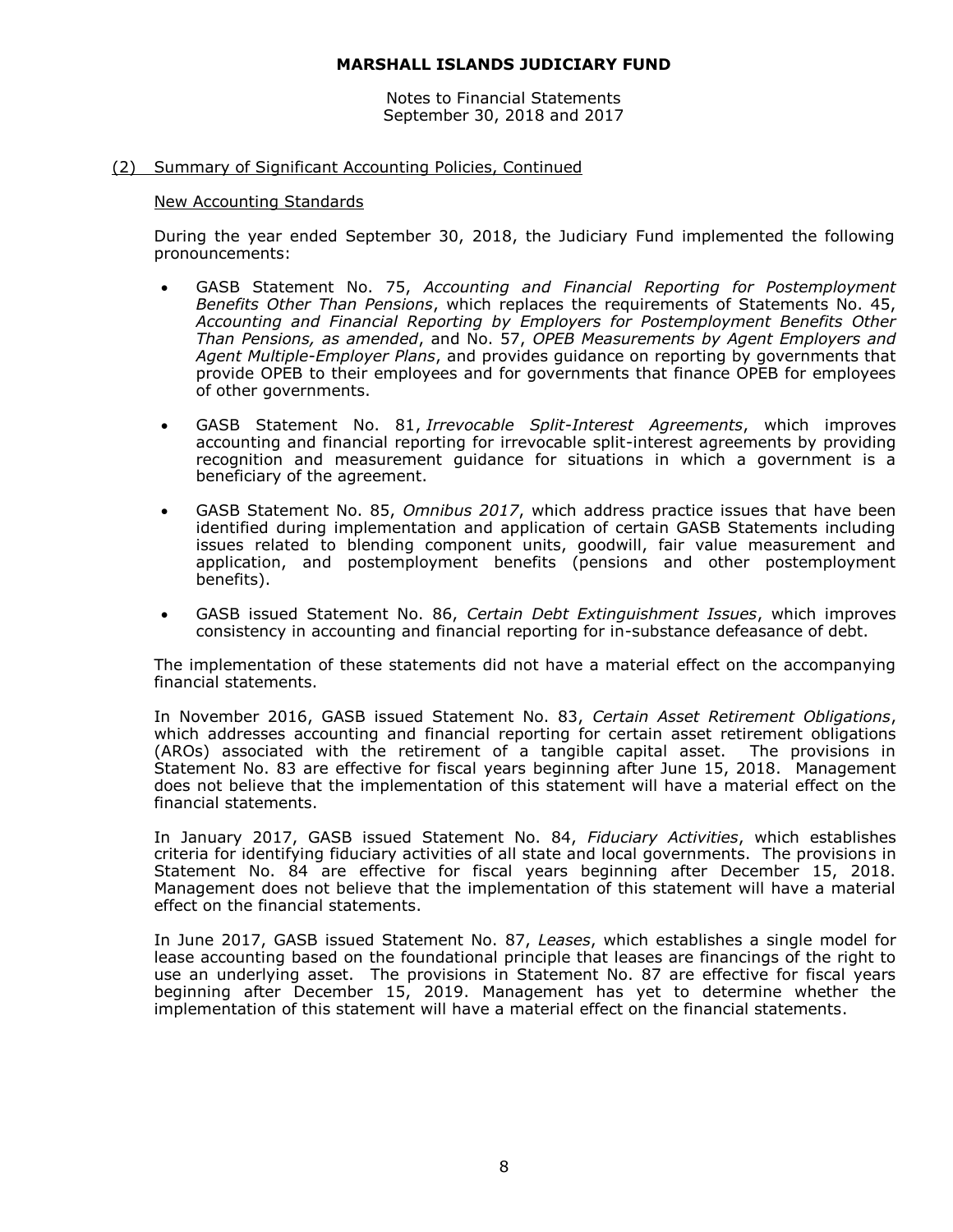Notes to Financial Statements September 30, 2018 and 2017

#### (2) Summary of Significant Accounting Policies, Continued

#### New Accounting Standards, Continued

In April 2018, GASB issued Statement No. 88, *Certain Disclosures Related to Debt, including Direct Borrowings and Direct Placements*, which improves the information that is disclosed in notes to government financial statements related to debt, including direct borrowings and direct placements. The provisions in Statement No. 88 are effective for fiscal years beginning after June 15, 2018. Management does not believe that the implementation of this statement will have a material effect on the financial statements.

In June 2018, GASB issued Statement No. 89, *Accounting for Interest Cost Incurred before the End of a Construction Period*, which requires that interest cost incurred before the end of a construction period be recognized as an expense in the period in which the cost is incurred for financial statements prepared using the economic resources measurement focus. The provisions in Statement No. 89 are effective for fiscal years beginning after December 15, 2019. Management does not believe that the implementation of this statement will have a material effect on the financial statements.

In August 2018, GASB issued Statement No. 90, *Majority Equity Interests – an Amendment of GASB Statements No. 14 and No. 61,* which improves the consistency and comparability of reporting a government's majority equity interest in a legally separate organization and the relevance of financial statement information for certain component units. The provisions in Statement No. 90 are effective for fiscal years beginning after December 15, 2018. Management does not believe that the implementation of this statement will have a material effect on the financial statements.

#### (3) Risk Management

The Judiciary Fund is exposed to various risks of loss related to torts; theft of; errors and omissions; injuries to employees; and natural disasters. The Judiciary Fund has elected to purchase commercial insurance from independent third parties for the risks of loss to which it is exposed with respect to the use of motor vehicles. For other risks of loss to which it is exposed, the Judiciary Fund has elected not to purchase commercial insurance. Instead, the Judiciary Fund believes it is more economical to manage its risks internally. Claims expenditures and liabilities are reported when it is probable that a loss has occurred and the amount of that loss can be reasonably estimated. These losses include an estimate of claims that have been incurred but not reported. No material losses have resulted from the Judiciary Fund's risk management activities for the past years.

#### (4) Related Party Transactions

The Judiciary Fund is a governmental fund of RepMar and is thus affiliated with all RepMarowned and affiliated entities. During the years ended September 30, 2018 and 2017, the Judiciary Fund recognized on-behalf payments as contributions from RepMar, totaling \$679,065 and \$638,398, respectively, representing payroll and related expenditures that RepMar paid directly on behalf of the Judiciary Fund.

During the years ended September 30, 2018 and 2017, the operations of the Judiciary Fund were funded by appropriations from RepMar of \$1,006,252 and \$950,281, respectively, of which \$327,187 and \$311,883, respectively, represented cash payments received by the Judiciary Fund.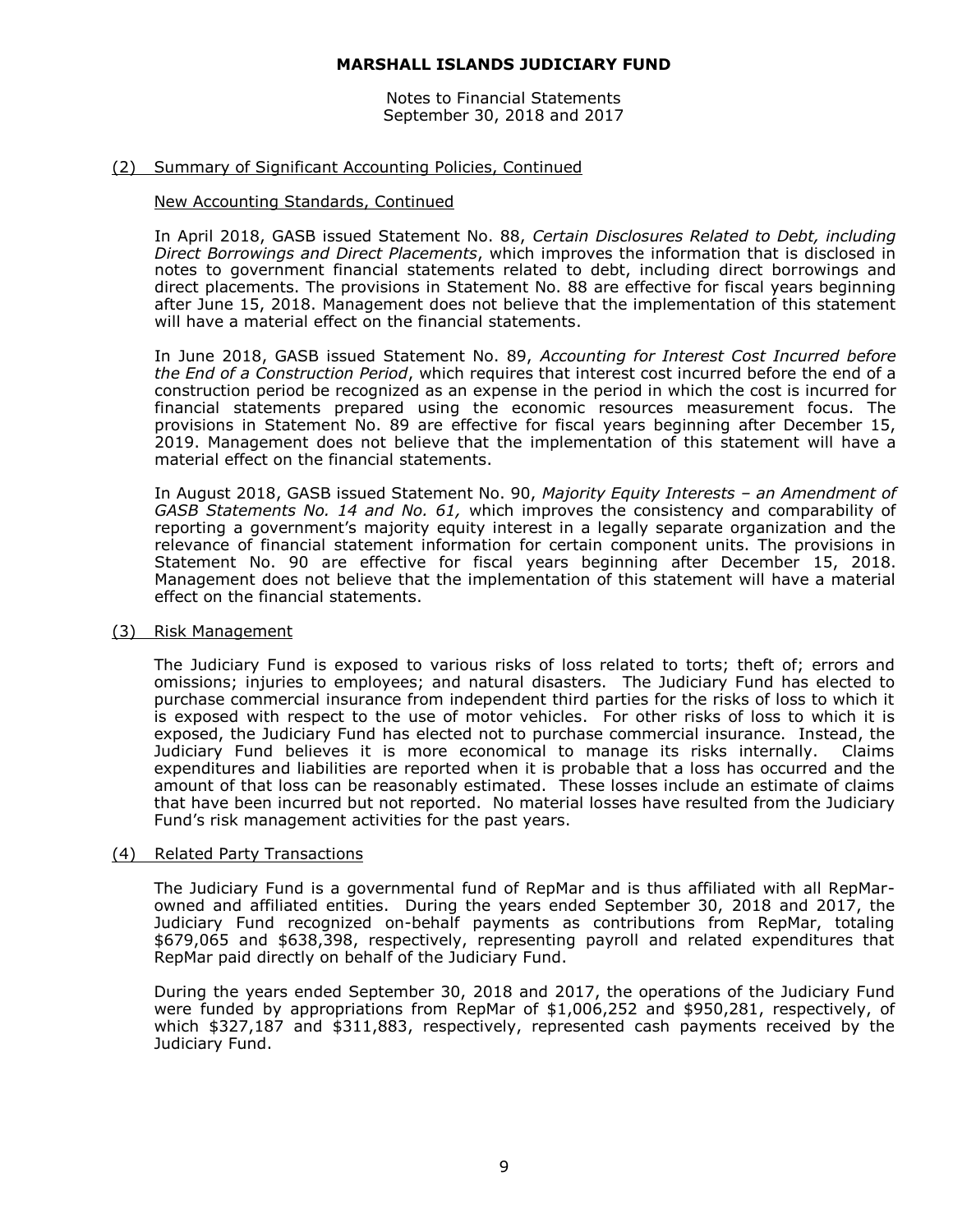Notes to Financial Statements September 30, 2018 and 2017

#### (5) Contingency

The Judiciary Fund receives a substantial amount of its revenue from annual RepMar appropriations. A significant reduction in the level of budgetary support from RepMar, if this were to occur, may have an effect on the Judiciary Fund's programs and activities. For the year ended September 30, 2019, RepMar appropriated funding to the Judiciary Fund in the amount of \$1,086,678 for the purpose of funding programs and activities of the Judiciary Fund.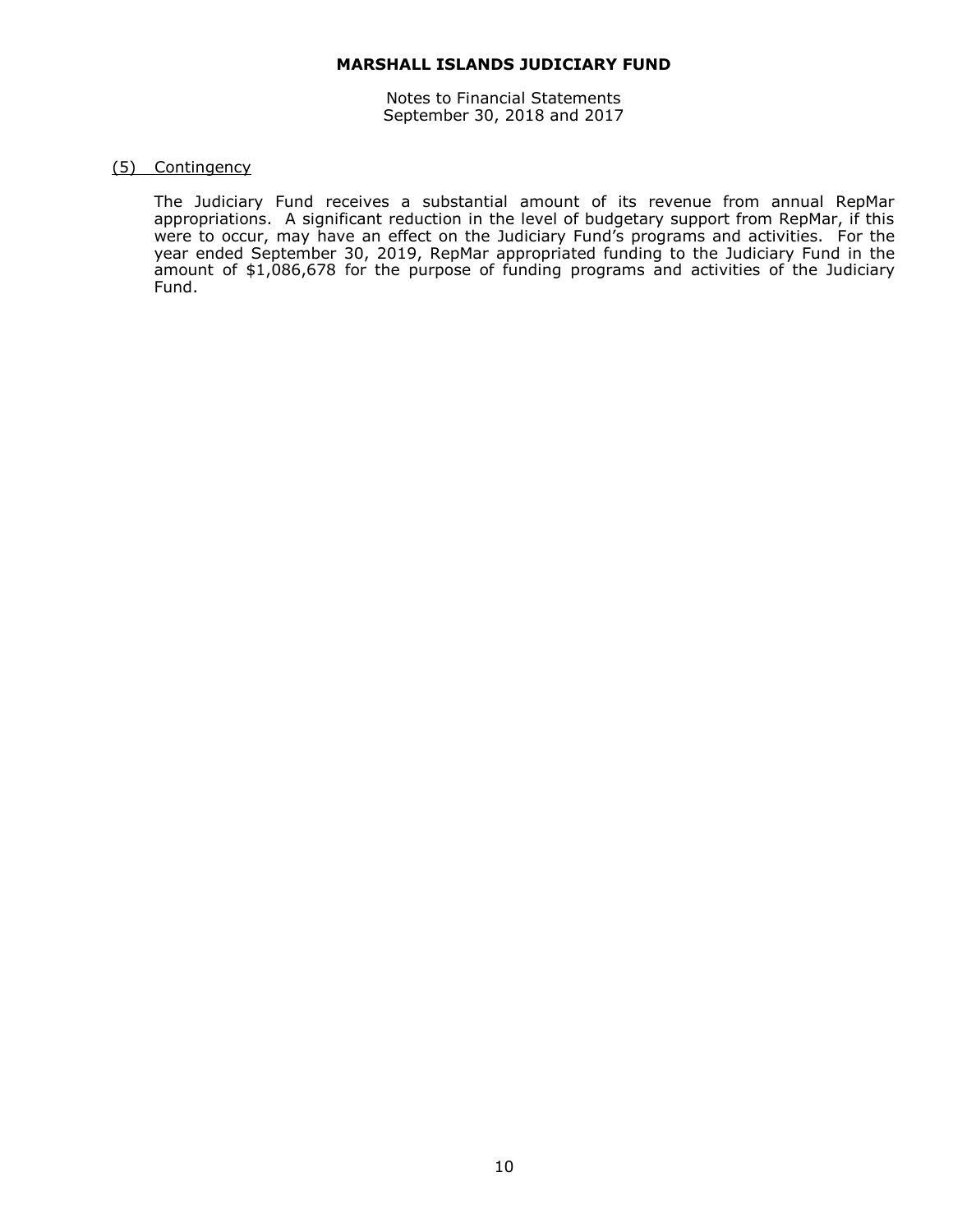# Combining Balance Sheet September 30, 2018

|                                                |          | Operations                  |                                | Legal<br>Aid       |                                | Total                       |
|------------------------------------------------|----------|-----------------------------|--------------------------------|--------------------|--------------------------------|-----------------------------|
| <b>ASSETS</b>                                  |          |                             |                                |                    |                                |                             |
| Cash<br>Accounts receivable                    | \$<br>\$ | 195,926<br>2,146<br>198,072 | $\frac{4}{5}$<br>$\frac{1}{2}$ | 275,331<br>275,331 | $\frac{1}{2}$<br>$\frac{1}{2}$ | 471,257<br>2,146<br>473,403 |
| LIABILITIES AND FUND BALANCE                   |          |                             |                                |                    |                                |                             |
| Liabilities:<br>Other liabilities and accruals | \$       | $925$ \$                    |                                |                    | \$                             | 925                         |
| Fund balance:<br>Committed                     |          | 197,147                     |                                | 275,331            |                                | 472,478                     |
| Total liabilities and fund balance             | \$       | 198,072                     | $\frac{4}{5}$                  | 275,331            | $\frac{1}{2}$                  | 473,403                     |

See accompanying independent auditors' report.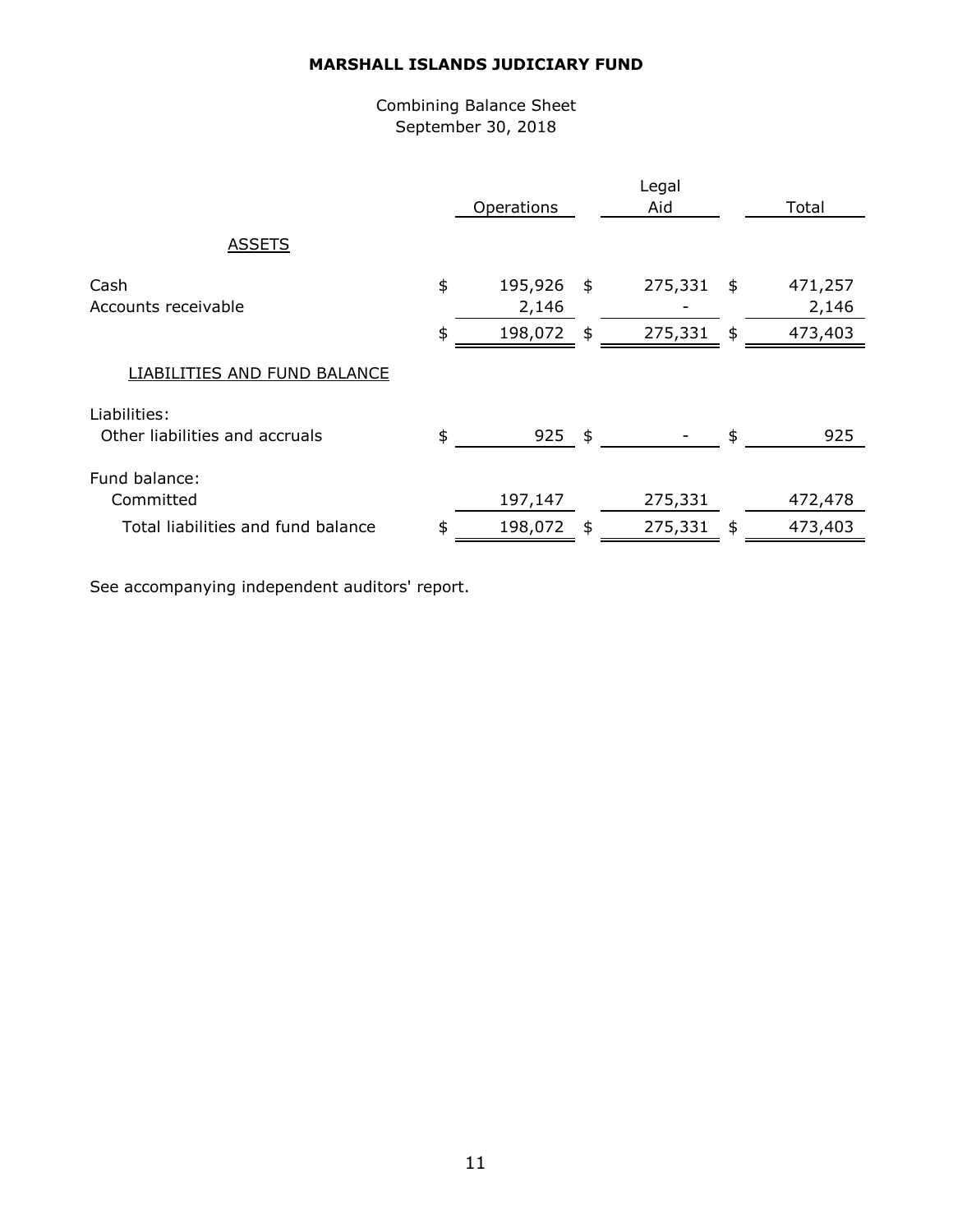## Combining Statement of Revenues, Expenditures, and Changes in Fund Balance Year Ended September 30, 2018

|                                           |               | Legal         |                 |
|-------------------------------------------|---------------|---------------|-----------------|
|                                           | Operations    | Aid           | Total           |
| Revenues:                                 |               |               |                 |
| Nitijela appropriation                    | \$<br>995,002 | \$<br>11,250  | \$<br>1,006,252 |
| Court fines and fees                      | 77,021        | 52,313        | 129,334         |
| Interest                                  | 1,131         | 1,191         | 2,322           |
| Other                                     | 12,522        | 3,095         | 15,617          |
| <b>Total revenues</b>                     | 1,085,676     | 67,849        | 1,153,525       |
| Expenditures:                             |               |               |                 |
| Salaries, wages and benefits              | 679,065       |               | 679,065         |
| Capital outlay                            | 106,021       |               | 106,021         |
| Leased housing                            | 72,000        |               | 72,000          |
| Supplies and materials                    | 48,167        |               | 48,167          |
| Communications                            | 45,244        |               | 45,244          |
| Travel                                    | 42,473        |               | 42,473          |
| Professional services                     | 31,879        | 8,895         | 40,774          |
| <b>Utilities</b>                          | 37,239        |               | 37,239          |
| POL                                       | 10,802        |               | 10,802          |
| Repairs and maintenance                   | 6,362         |               | 6,362           |
| Training                                  | 6,289         |               | 6,289           |
| Insurance                                 | 5,554         |               | 5,554           |
| Subscriptions                             | 5,060         |               | 5,060           |
| Miscellaneous                             | 7,048         | 70            | 7,118           |
| Total expenditures                        | 1,103,203     | 8,965         | 1,112,168       |
| Net change in fund balance                | (17, 527)     | 58,884        | 41,357          |
| Fund balance at the beginning of the year | 214,674       | 216,447       | 431,121         |
| Fund balance at the end of the year       | \$<br>197,147 | \$<br>275,331 | \$<br>472,478   |

See accompanying independent auditors' report.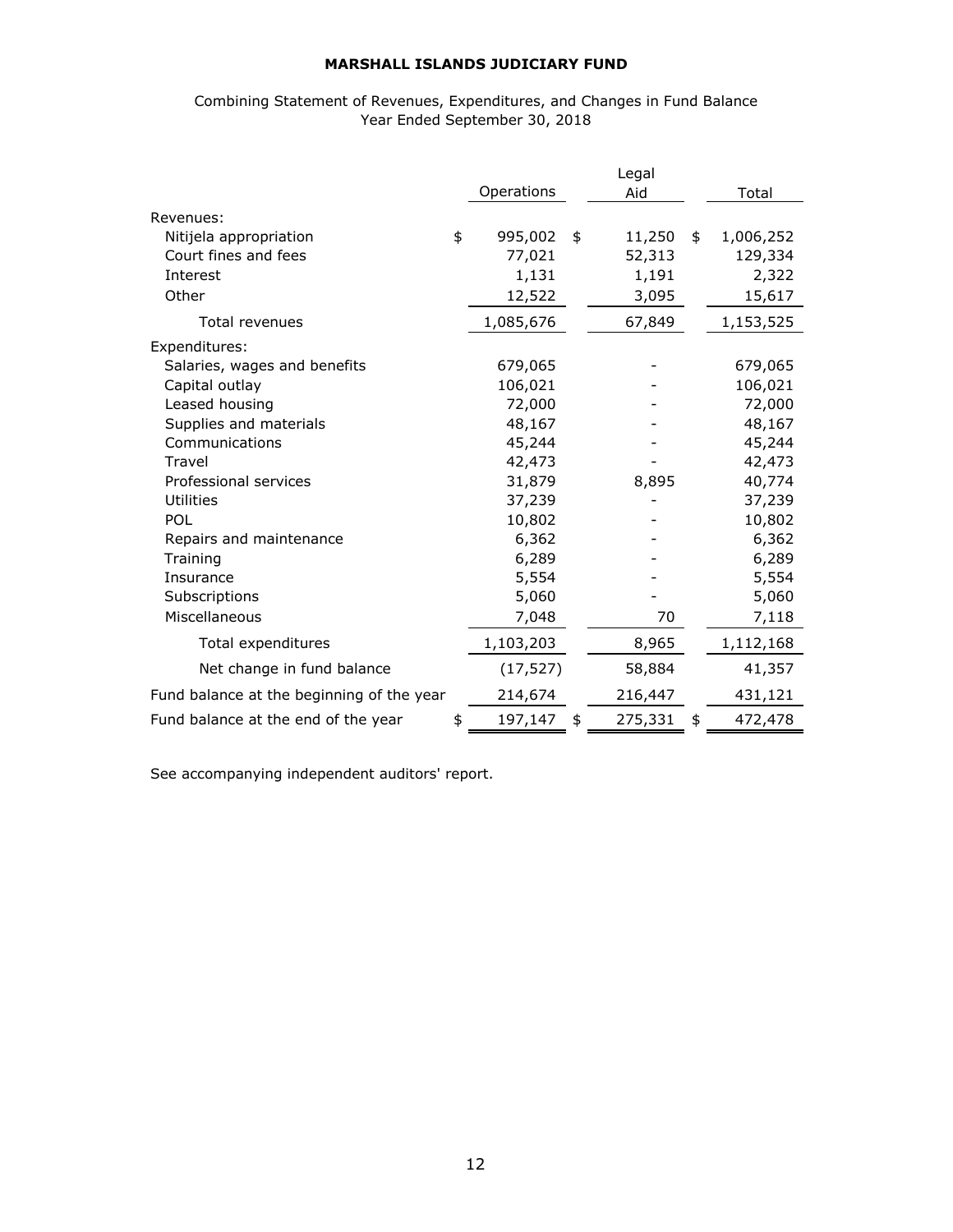Deloitte & Touche LLP 361 South Marine Corps Drive Tamuning, GU 96913 USA

Tel: +1 (671) 646-3884 Fax:  $+1(671)$  649-4265

www.deloitte.com

#### **INDEPENDENT AUDITORS' REPORT ON INTERNAL CONTROL OVER FINANCIAL REPORTING AND ON COMPLIANCE AND OTHER MATTERS BASED ON AN AUDIT OF FINANCIAL STATEMENTS PERFORMED IN ACCORDANCE WITH** *GOVERNMENT AUDITING STANDARDS*

Honorable Carl B. Ingram Chief Justice of the High Court Republic of the Marshall Islands:

We have audited, in accordance with auditing standards generally accepted in the United States of America and the standards applicable to financial audits contained in *Government Auditing Standards* issued by the Comptroller General of the United States, the financial statements of the Marshall Islands Judiciary Fund, which comprise the balance sheet as of September 30, 2018, and the related statement of revenues, expenditures, and changes in fund balance for the year then ended, and the related notes to the financial statements, and have issued our report thereon dated May 14, 2019.

#### **Internal Control Over Financial Reporting**

In planning and performing our audit of the financial statements, we considered the Marshall Islands Judiciary Fund's internal control over financial reporting (internal control) to determine the audit procedures that are appropriate in the circumstances for the purpose of expressing our opinion on the financial statements, but not for the purpose of expressing an opinion on the effectiveness of the Marshall Islands Judiciary Fund's internal control. Accordingly, we do not express an opinion on the effectiveness of the Marshall Islands Judiciary Fund's internal control.

A *deficiency in internal control* exists when the design or operation of a control does not allow management or employees, in the normal course of performing their assigned functions, to prevent, or detect and correct, misstatements on a timely basis. A *material weakness* is a deficiency, or a combination of deficiencies, in internal control, such that there is a reasonable possibility that a material misstatement of the entity's financial statements will not be prevented, or detected and corrected on a timely basis.

Our consideration of internal control was for the limited purpose described in the first paragraph of this section and was not designed to identify all deficiencies in internal control that might be material weaknesses or significant deficiencies and therefore, material weaknesses or significant deficiencies may exist that have not been identified. We did identify certain deficiencies in internal control, described in the accompanying Schedule of Findings and Responses as item 2018-001, that we consider to be material weaknesses.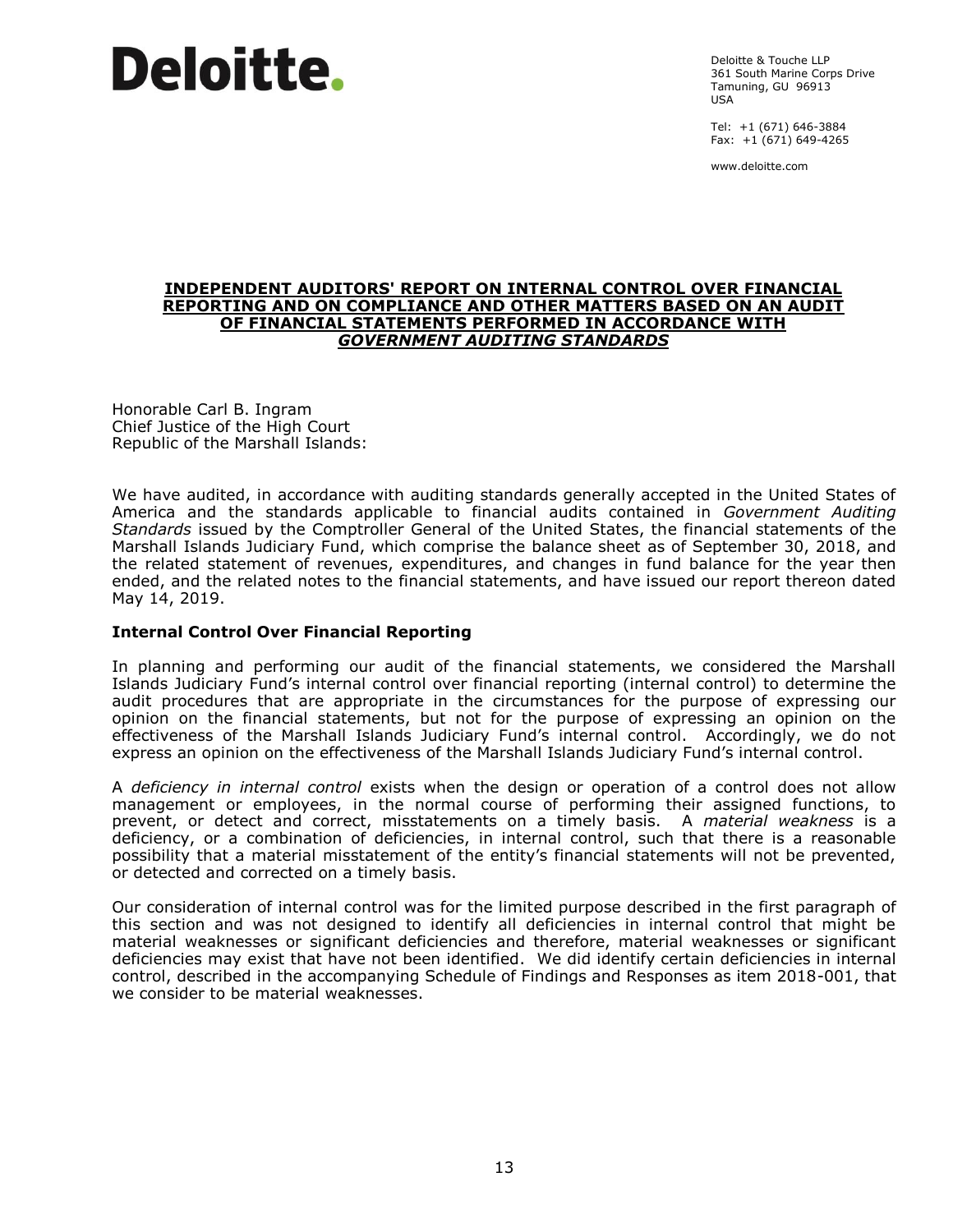## **Compliance and Other Matters**

As part of obtaining reasonable assurance about whether the Marshall Islands Judiciary Fund's financial statements are free from material misstatement, we performed tests of its compliance with certain provisions of laws, regulations, contracts, and grant agreements, noncompliance with which could have a direct and material effect on the determination of financial statement amounts. However, providing an opinion on compliance with those provisions was not an objective of our audit, and accordingly, we do not express such an opinion. The results of our tests disclosed no instances of noncompliance or other matters that are required to be reported under *Government Auditing Standards*.

#### **The Judiciary's Response to Findings**

The Judiciary's responses to the findings identified in our audit are described in the accompanying Schedule of Findings and Responses. The Judiciary's responses were not subjected to the auditing procedures applied in the audit of the financial statements and, accordingly, we express no opinion on them.

#### **Purpose of this Report**

The purpose of this report is solely to describe the scope of our testing of internal control and compliance and the results of that testing, and not to provide an opinion on the effectiveness of the entity's internal control or on compliance. This report is an integral part of an audit performed in accordance with *Government Auditing Standards* in considering the entity's internal control and compliance. Accordingly, this communication is not suitable for any other purpose.

loite Wackell

May 14, 2019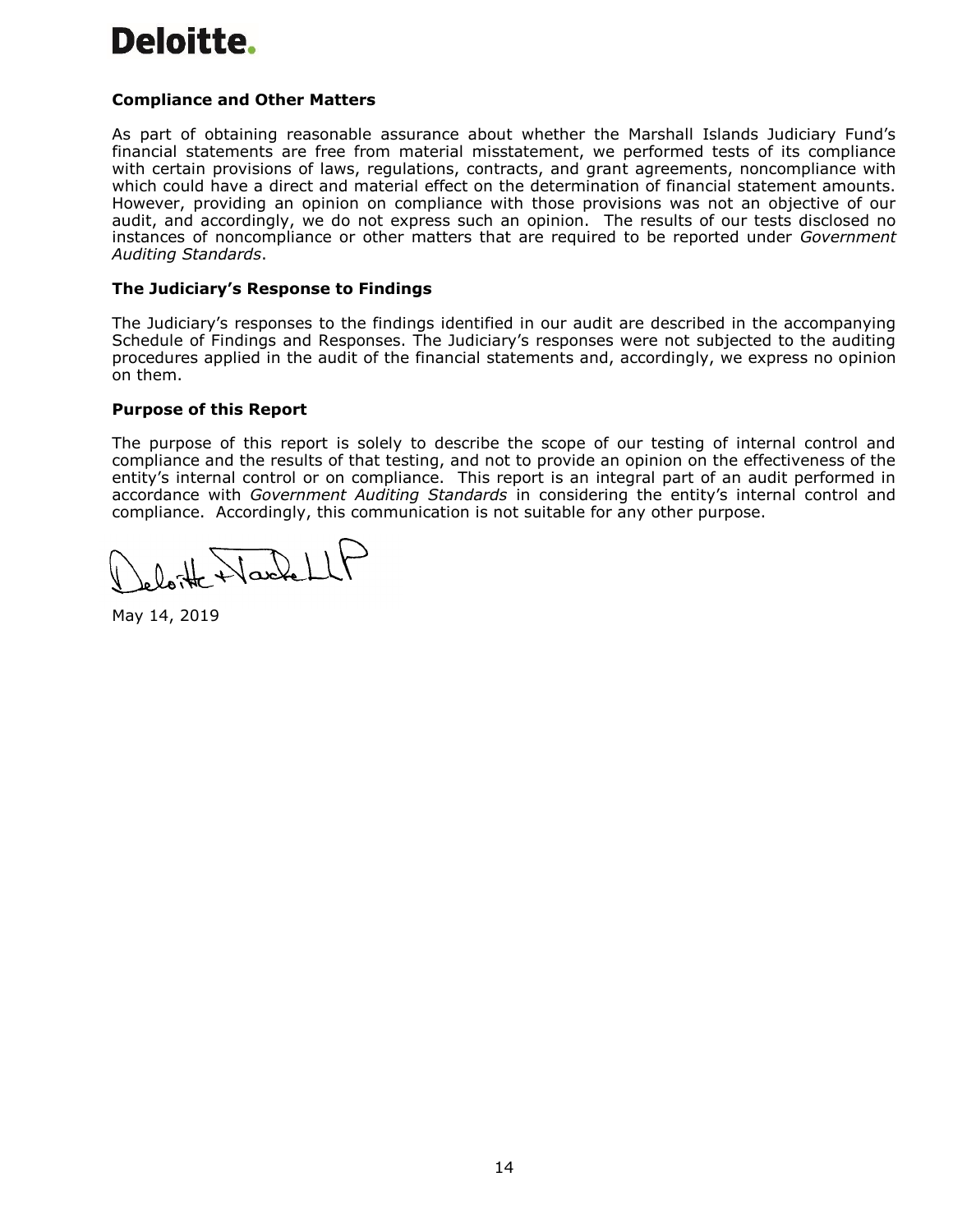Schedule of Findings and Responses Year Ended September 30, 2018

Finding No.: 2018-001 Area: Financial Reporting

Criteria: Timely financial reporting should be facilitated by internal control conducive to the preparation and independent review of reconciliations of significant general ledger accounts.

Condition: The Judiciary did not close fiscal year September 30, 2018 financial information (trial balance and subsidiary ledgers) until March 12, 2019.

Cause: The cause of the above condition is the lack of timely closing of the year-end financial statements with review and reconciliation of significant general ledger accounts.

**Effect:** The effect of the above condition is the non-timely provision of trial balance for audit.

Recommendation: We recommend that the Judiciary implement internal control procedures to facilitate timely general ledger reconciliation processes.

Auditee Response and Corrective Action Plan: The Judiciary agrees with the auditor's comments and recommendation. The following actions will be taken to correct or improve the situation. It will be the Chief Clerk's responsibility to ensure that the reconciliation of the Judiciary's bank accounts is carried out by the Finance Officer at the end of each month. In case of technical difficulties (a major cause of the delay/current finding), a manual reconciliation shall be performed (outside QuickBooks) using the Judiciary's backup excel spreadsheets and the documents supporting the reconciliation shall be printed and certified.